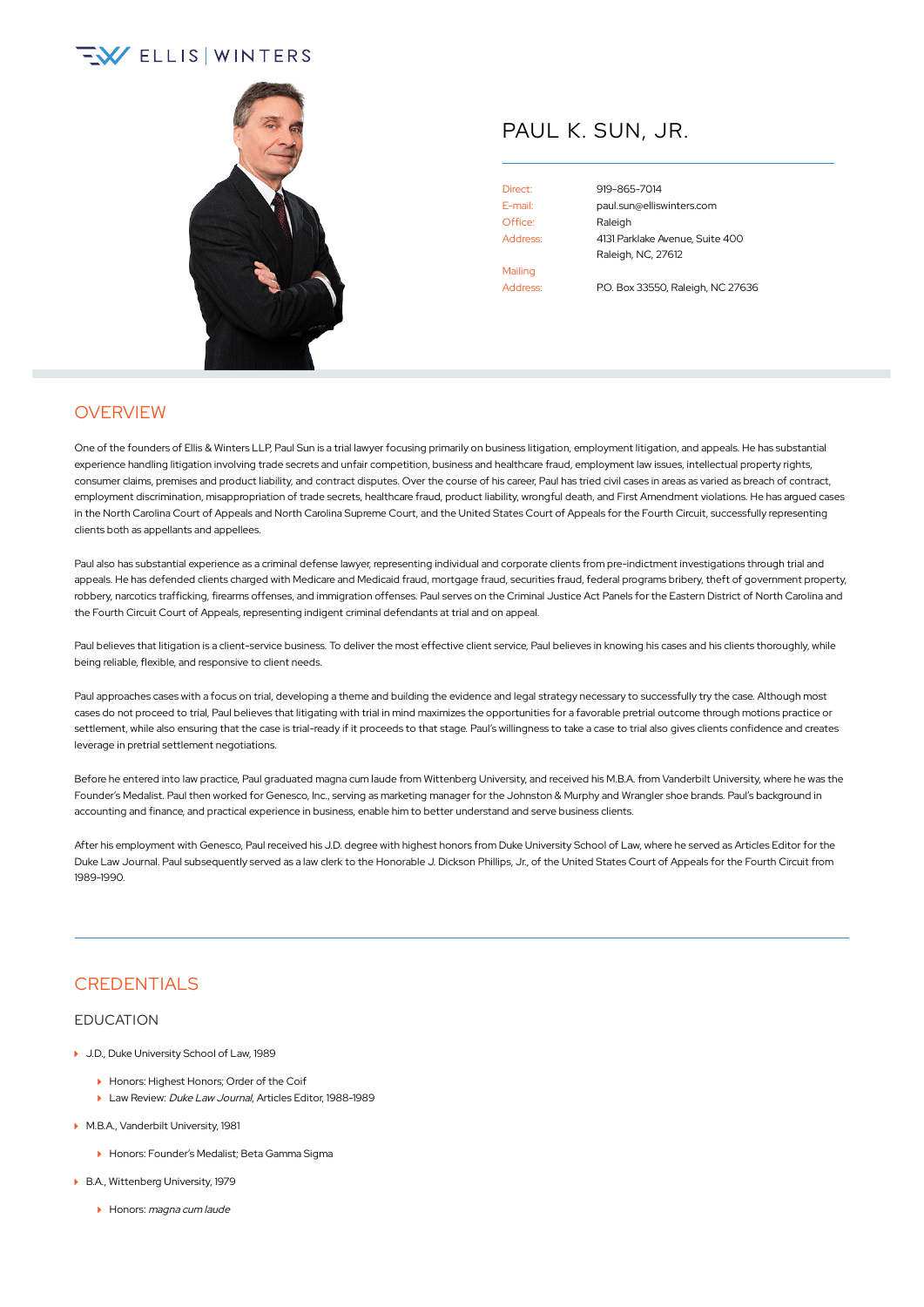#### COURTROOM ADMISSIONS

- **North Carolina**
- ▶ Eastern District of North Carolina
- ▶ Middle District of North Carolina
- **Mestern District of North Carolina**
- ▶ Fourth Circuit Court of Appeals
- ▶ United States Supreme Court

#### PROFESSIONAL ASSOCIATIONS AND MEMBERSHIPS

- **Fellow, American College of Trial Lawyers**
- American Law Institute, Employment Law Consultative Group
- **American Bar Association**
- ▶ North Carolina Bar Association
- **Lung Transplant Foundation**
- ▶ Board of Directors
- **Legal Counsel**

### **EXPERIENCE**

#### TRIALS

- Lead trial counsel for leading data analytics software company suing its former law firm; judgment for company.
- Lead trial counsel for investment fund defending claims for alleged loss of investment monies; defense verdict.
- Lead trial counsel for national laboratory in dispute with another laboratory over contract services and alleged business interference; verdict for national laboratory.
- Lead trial counsel for medical transport and charter aviation company defending wrongful termination claim; judgment for company.
- Lead trial counsel for national bank pursuing claim against borrower and defending lender liability claims; judgment for bank.
- Lead trial counsel for national laboratory defending race discrimination claim by former employee; defense verdict.

#### OTHER CASES

- Lead counsel for investment management company defending claims arising from alleged fraud and misrepresentation; motion to dismiss for lack of personal jurisdiction granted.
- Lead counsel for bank defending former executive's claims following change-in-control; motion to dismiss granted.
- Lead counsel for university defending contract claims by former professor; motion to dismiss granted.
- Lead counsel for national laboratory defending claims by former employee for gender and race discrimination and retaliation; motion for summary judgment granted.
- Lead counsel for university defending claims by students arising from disciplinary action taken by university; motion for judgment on the pleadings granted.
- Lead counsel for railroad defending alleged class claims by landowners; motion for class certification denied.
- Lead counsel for state licensing board defending claims arising from adoption of new rule; motion for judgment on the pleadings granted.

#### INVESTIGATIONS

- Represented client in connection with grand jury investigation of alleged antitrust violations in peanut industry.
- Represented client in connection with grand jury investigation of alleged government contracting violations.
- Represented client in connection with investigation of alleged abuse by former employee.

#### APPEALS

- Represented manufacturers in appeal after trial court granted summary judgment dismissing claims that manufacturer's products allegedly caused cancer; affirmed.
- Represented healthcare staffing company appealing adverse trial judgment; reversed and remanded for new trial.
- Represented state licensing board appealing adverse trial judgment limiting regulatory authority; reversed and remanded.
- Represented lender in consumer class action appealing denial of motion to compel arbitration; vacated and remanded.
- Represented national athletics association in student-athlete's appeal after trial court granted motion to dismiss multiple claims; affirmed.
- Represented university in student's appeal after trial court granted summary judgment for university on tort and statutory claims; affirmed.
- Represented indigent federal prisoner in successful application to the Fourth Circuit seeking authorization to file successive post-conviction motion challenging legality of sentence.

#### PRIOR WORK EXPERIENCE

- Clerkship, United States Court of Appeals for the Fourth Circuit, Hon. J. Dickson Phillips, Jr., 1989-1990
- ▶ Genesco, Inc., 1981-1986